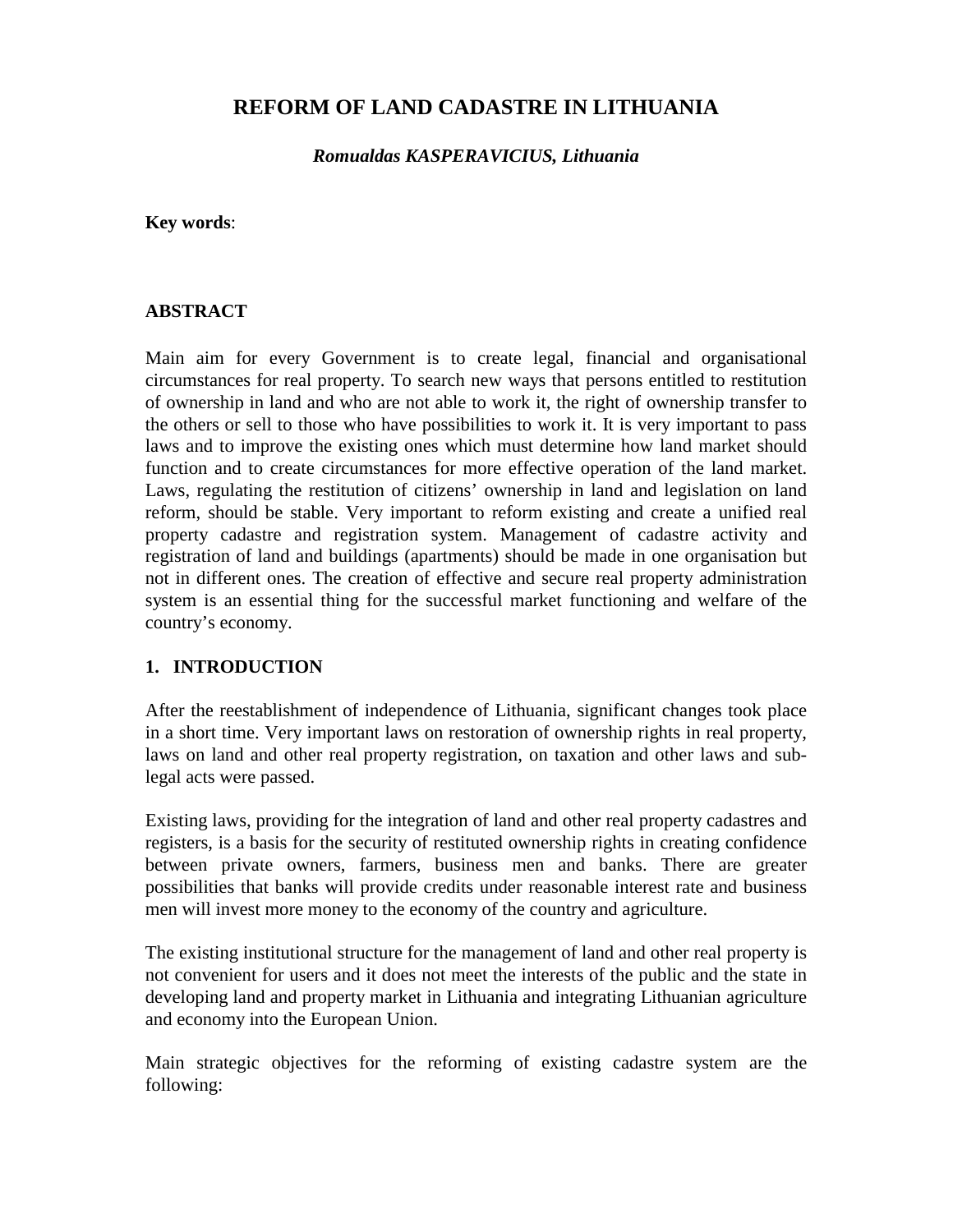- acceleration of the process for the restoration of ownership rights in real property;
- establishment and maintenance of unified real property cadastre and registration system;
- creation and maintenance of geodetic background and topographic maps on a new co-ordinate system of Lithuania;
- integration of unique parcel and other real property identifiers;
- to allot sufficient amount of money for the restoration of ownership rights in real property, land cadastre, production and maintenance of maps;
- creation of geo-reference data base;
- provision of private sector with data and necessary maps;
- management and security of archive data;
- attraction of finances and increasing of cost recovery;
- improvement of services provided to the customers;
- preparation of laws and their improvement;
- development of state policy related with real property management and security.

#### **2. ORGANISATIONS RESPONSIBLE FOR REAL PROPERTY ADMINISTRATION SYSTEM**

The structure for land reform, real property privatisation, land survey works, land and other real property cadastre, national mapping split among separate ministries and organisations:

- Ministry of Agriculture
- Ministry of Evironment
- State Geodesy and Cartography Service
- State Land Cadastre and Register
- Land Management Departments of County Governor's Administration and the following institutions under these departments
- City Land Survey Offices
- District Land Survey Offices
- Other organisations and enterprises.

**State Land Cadastre and Register (SLCR)** is a most important organisation in reforming existing and establishing new Real Property Administration System. SLCR is a governmental organisation which methodically guide Real Property Cadastre and Register. It also provides services of surveying, technical support and training for it's Branch Offices while carrying out Land cadastre, registering ownership rights to restituted land (forest), privatising land, buildings, apartments and engineering equipment. Very important part of SLCR – Central Real Property Databank. It's main task to storage Real property data, to provide information service to clients, technical support and training to Real Property Cadastre and registration system.

Legal situation on payment for search of information and registration is solved by Government.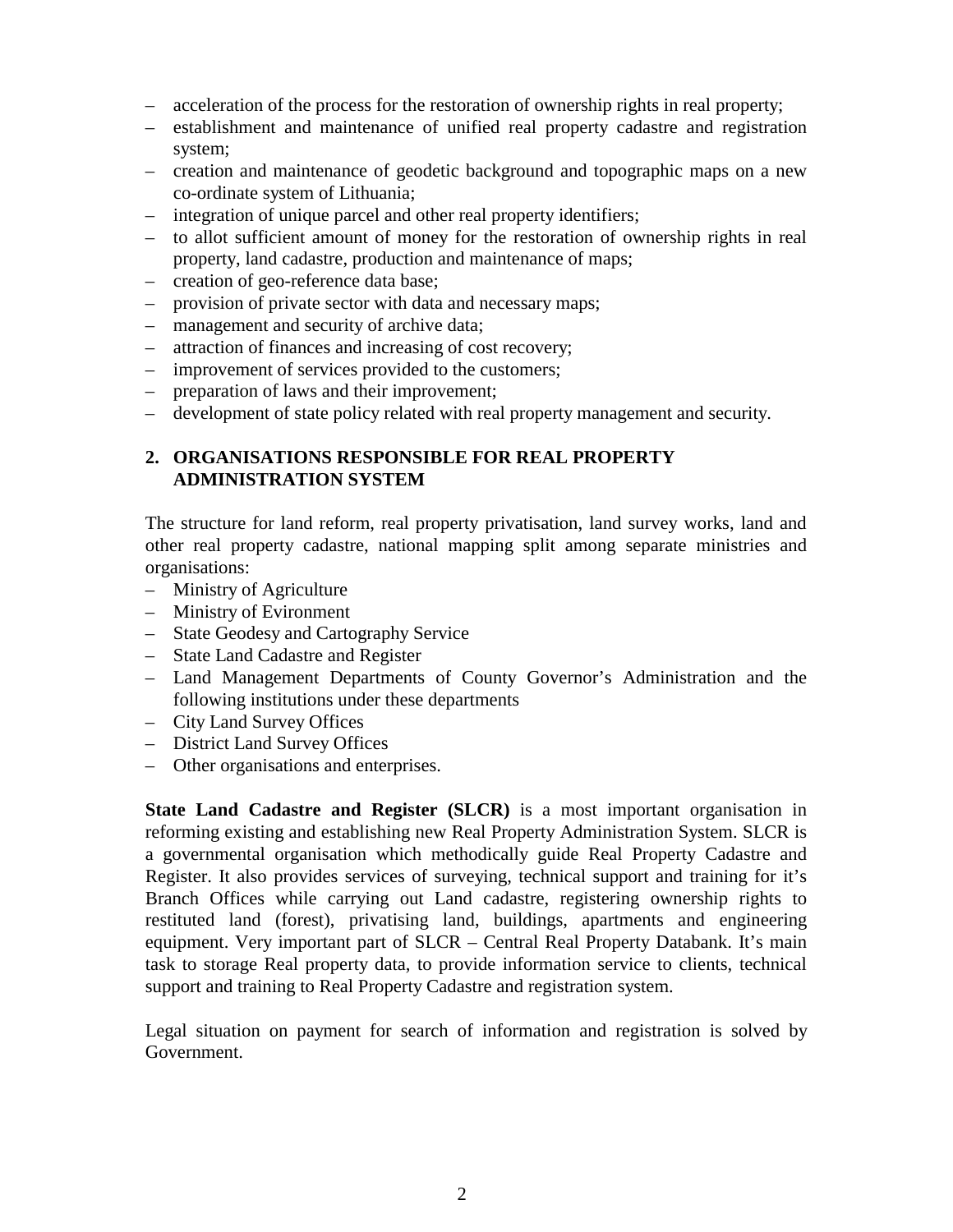## **3. CADASTRAL SURVEYING**

While performing the restitution of ownership rights to land (forest), land privatisation and selling, it is necessary to determine the size and location of a land parcel. Land parcel boundaries are fixed very quickly and economically in a graphic way on a map by using the best available maps. Usually land use maps of former collective or state farm, made on the basis of 1:10,000 topographic map, are used for rural areas. From 1993 smaller farming land areas (2-3 ha) were started to be drafted into maps in scale 1:5000.

Precise geodetic surveys are usually made in cities and settlements. Land in urban areas is far more expansive than in rural areas or maybe citizens inherited the traditions that a privatised or bought parcel should be surveyed precisely with geodetic instruments. Though, according to the existing laws land privatisation can be done in cities and settlements without geodetic precise surveying with geodetic instruments. The location of a household - land parcels can be plotted graphically by using the best large scale map. Maps in scale 1:1000 or 1:2000 are used in urban areas but some city centres have maps in scale 1:500. According to the existing Governmental decision new land owners should pay for the precise land parcel surveying themselves before registering sold land in Land Register. All procedures of property formation are described in a Land Cadastre Law, what was adopted by parliament in 2000.

Mean fee for the precise survey is about 200 Lt (50 \$) for one parcel in urban area and about 100 Lt (25\$) for one hectare of farming land in rural area.

# **4. LAND CADASTRE MAPS**

Regional GIS groups were established in 1998 in the SLCR. The main purpose of these groups is to compile a consolidated land cadastre parcel map on GIS data base background and digitised administrative boundaries of land parcels in cadastral areas and these boundaries are drawn graphically after preliminary or precise survey. Now 42 Lithuanian districts or 98% of the whole territory of Lithuania are digitised. Lithuania is divided into cadastral units and there are 1396 of them. Boundaries of cadastral units usually coincide with natural features and administrative boundaries.

A map in scale 1:10,000 will be produced for each cadastral unit. In addition a map in scale 1:5000 is being produced for settlements. Land cadastre units maps are compiled on the basis of new topographic map and cadastral information is put on these maps.

Parcels GIS data base, actually, is the second part of Land Register where graphical data about each parcel is registered. Each parcel after geodetic surveying must be coordinated with GIS group before it is submitted for legal registration.

There is a need to have a sufficient financing in order to have proper large scale maps for urban areas and information necessary for services provision, land use and city development.

Each cadastral unit is divided into blocks. A number which unique in the block is given to each land parcel.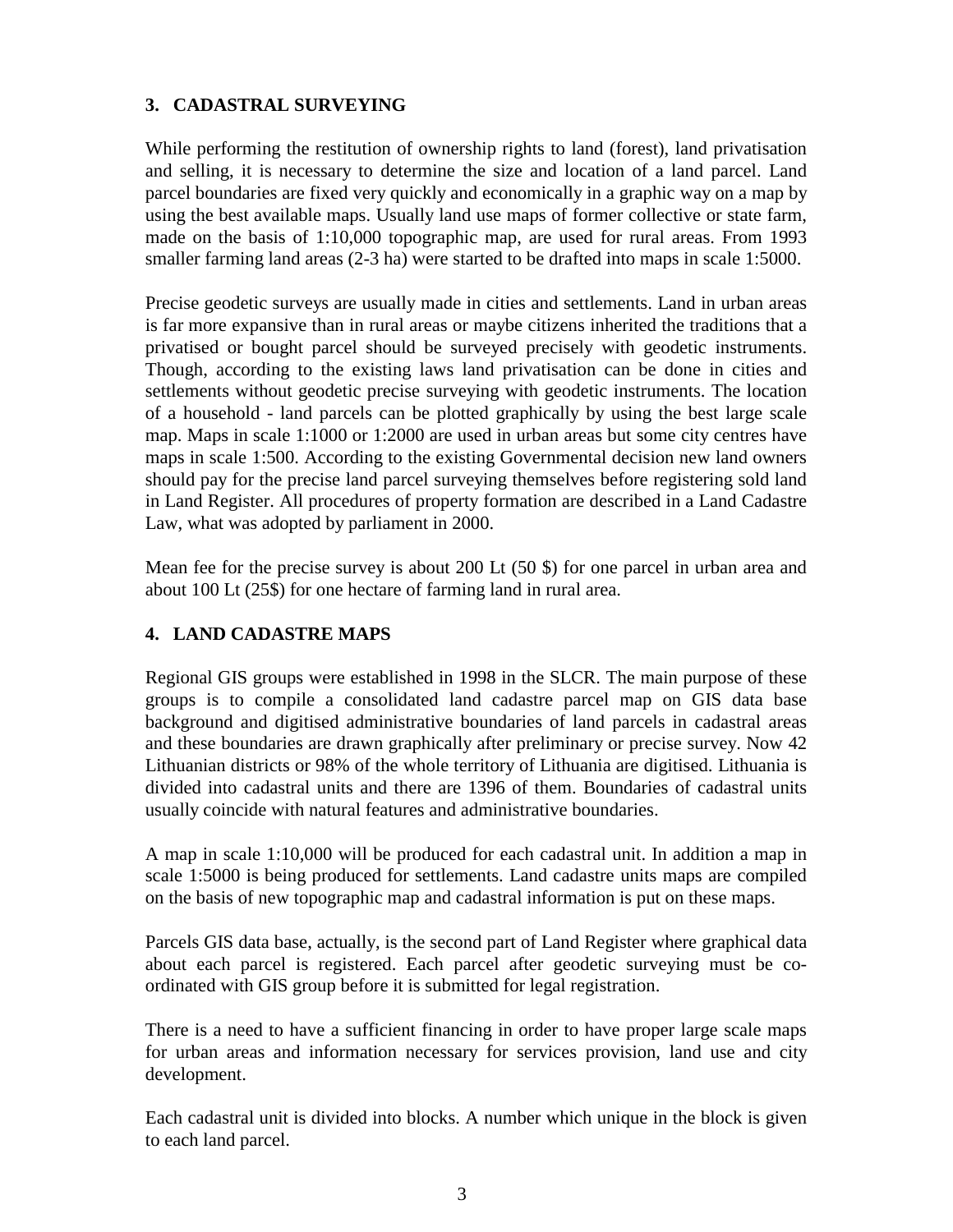A full cadastral address is defined by:

- code of cadastral unit
- block code
- parcel number in a block

Boundaries of cadastral units in municipal boundaries coincide with administrative boundaries. If administrative boundaries change the boundaries of cadastral units and blocks will be changed correspondingly and will be co-ordinated with the boundaries of formed properties (parcels).

## **5. REGISTRATION OF LAND AND OTHER REAL PROPERTY**

When private ownership was introduced there was a need to secure rights to land and other real property and cadastral surveying started to be made and cadastral maps were used which were prepared by using the best available maps in scale 1:10,000 and larger scale maps. The main task is the creation of unified register for rights in land and other real property. That is why both owners and bankers trust more real property registration system and the investments can be stimulated. Primary registration of land and other real property made a great progress in Lithuania but for the full integration of land and buildings registers there will be a need of additional human and technical resources, efforts and diplomacy.

In order to support Real Property registration and management there is a system created which operates in 11 CLCR Branch Offices and 37 Districts Client Service Bureau.

### **5.1 Local Land Register**

Local Land Register is on PC-based system for land ownership registration handled by the 47 CLCR Branch Offices and 37 Districts Client Service Bureau.

Every hour a new records in the local databases is sending to the central system at the State Land Cadastre ad Register for analysis, checks of data and etc.

The legal register consists main data about owner, characteristics of land parcels, restrictions on land use, easements, servitude's, buildings, pledging and mortgage. From the System different kind of print-outs can be made such as land parcel register certificates, certificate of transactions.

### **5.2 Central Real Property Register Databank**

The core of Real Property Register is being developed at the State Land Cadastre and Register. There are also some possibilities for communication to the central system. Central system is connected to the Statenet (a TCP/IP based communication network) and through this network CLCR Branch Offices and Districts Client Service Bureau can access the central system, and through this network Internet can be accessed. Statenet is also used by agencies such as Economic Police, State Security, General Prosecutors office if they need to access the central system. SLCR have built a user interface to the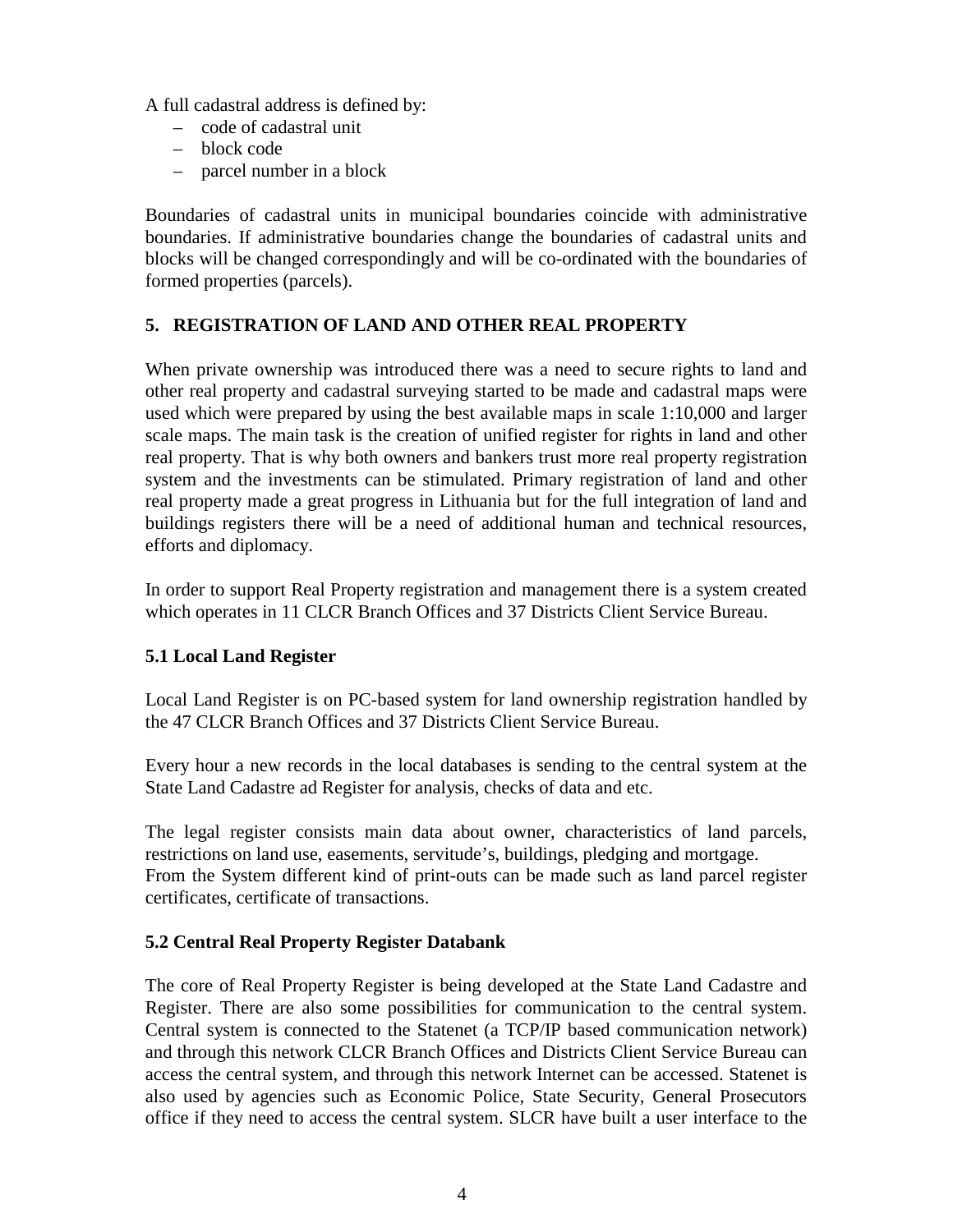central system by using Internet techniques. In order to access the information via this solution user have to have identity and a password.

#### **5.3 Integration of Land Register with Other Registers**

The integration element is property unit identifier – for parcel and building. Through this identifier connection with GIS database is ensured. Other integration element (cross-reference) is parcel and building central co-ordinates.

For the effective functioning of Real Property Administration System and benefit to the public the following issues should be solved:

- Organisational structure. It means that institutions which administrate the restitution of ownership rights in land and privatisation of other properties are responsible for data correctness they should actually participate in a process or cadastre the registration. In such a case there are less possibilities for duplication of efforts, the risk to enter errors in the register is reduced, and responsibility for data is defined. These main factors should be considered: organisational structure, competence of staff, public services and costs.
- All public members who would like to get information from the Real Property Register should get this information from one and the same source. Access to the Real Property Register system should be available despite of living area and it should cover the whole country.
- Real Property Information System should have the possibilities for exchange with other information systems.

### **5.4 Real Property Registration**

Registration of ownership have recently been running at some 9,000 - 10,000 per month, a 10% improvement on the average one month earlier, and there are now approximately more than 900,000 entries about parcels and 3.1 mln. entries about buildings, apartments and etc. within the system. Early estimates suggested that there might be 2,5- 3,0 million parcels and  $3,3 - 3,5$  million other property units. If the current monthly level of registration were continued then it would take 2-3 further years to complete the major entries. The easier registrations are likely to have been completed early, consistent high levels of entry will generate greater errors and those will need to be checked and validated, and the intention to create - full Real Property register will create initial delays, though the final Register will be far more efficient.

#### **5.5 Real Property Administration System Tomorrow**

For the moment there are going very active development concerning the implementation of the Real Property Cadastre Law and also about the new Civic Code of Lithuania. These changes may entail amendments and changes in the proposed regulations. We are expecting that some of these uncertainties will be within the nearest future.

There are several difficulties regarding joining information about land and buildings into one register. The Building Register was handled at 12 regional centres. Not all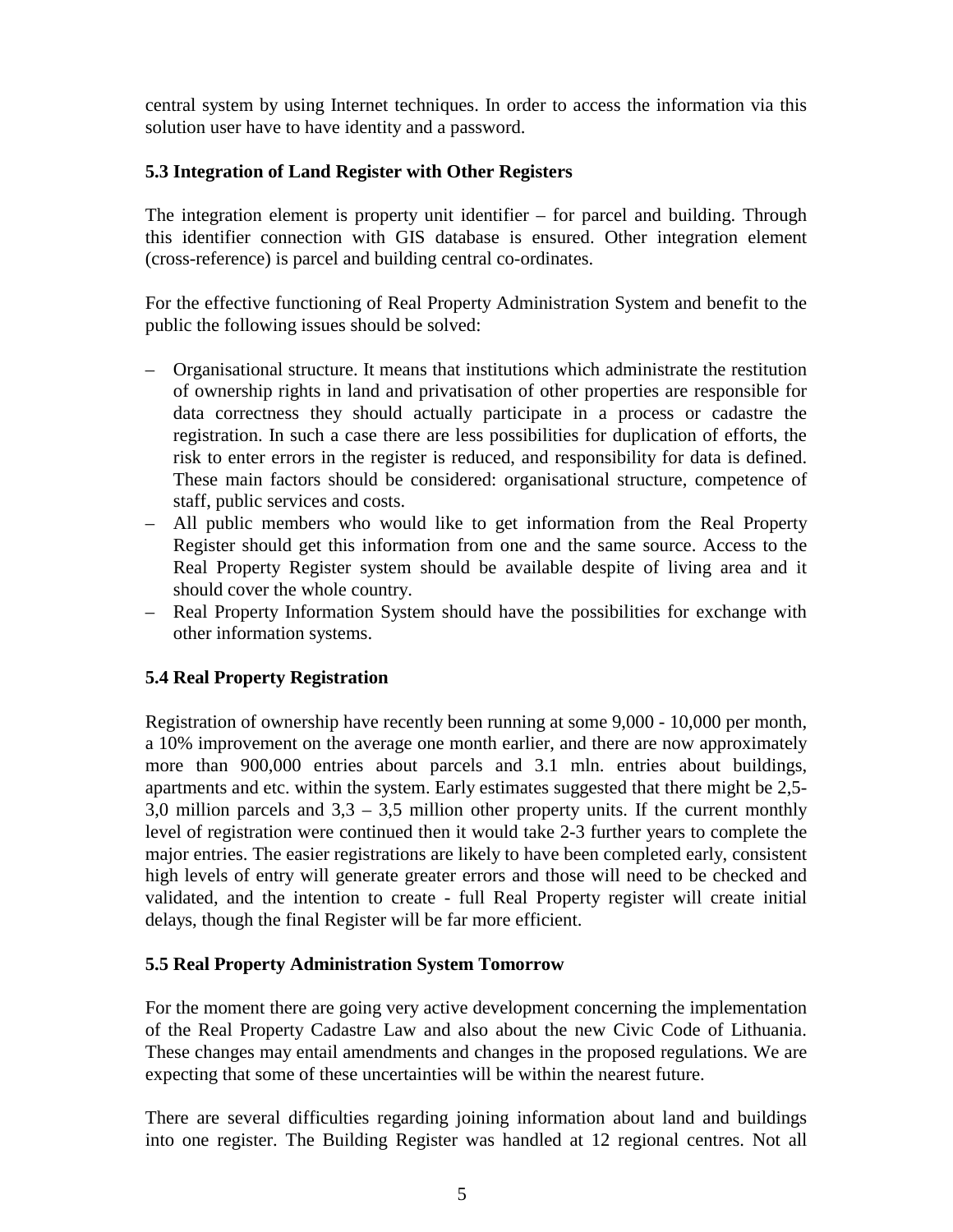information about buildings is registered either. The identifiers in the Land Register only now are compatible with the identifiers in the Building register. So, in order to connect this information manual work will have to be done.

Real property administration system in Lithuania is creating on a basis of Guidelines from the United Nations and the experience from Northern and Western European Countries with regard to the existing conditions and traditions in Lithuania

Creating modern computer based systems speed up the restoration of ownership rights to land and complete the Land reform. The number of land parcels to be legally registered is increasing and at the same making the land market more active and secure Real Property Cadastre and Register is creating considering a good communication with other cadastres and registers operating in Lithuania

All data about real properties and rights to them registered in the Real Property Register shall be recognized as correct and complete, unless invalidated in the manner prescribed by law. The State Land Cadastre and Register is responsible, by the procedure prescribed by law, for the correctness and security of the data stored in the Data Bank

Real Property Administration system is created for the Lithuanian citizens and legal entities but not only for the State to make the system more convenient for the citizens to register the acquired real property and rights to it

Basic aim of Cadastre reform – to create modern multipurpose cadastre system. In connection with proposals of Cadastre 2014 and decisions of Lithuanian government Developing of system is going according the following scheme:

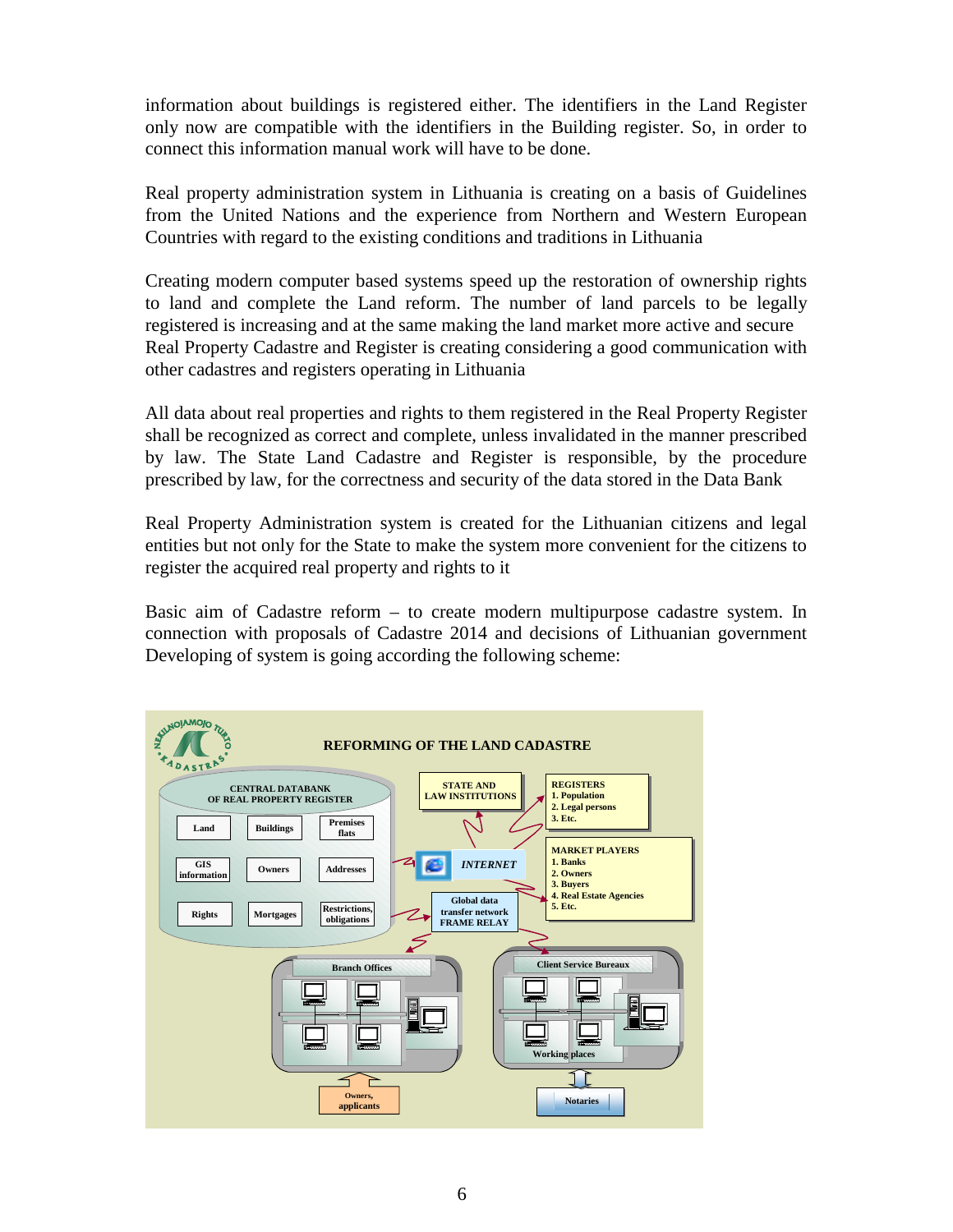### **6. SUMMARY**

- 1. It is very important that politicians, government and ministries officers, bankers, business men and other citizens realise economic importance of real property management and importance of the creation of real property markets, for economic development of the country.
- 2. To create legal, financial and organisational circumstances for agriculture to focus into economically managed land parcels. To search new ways that persons entitled to restitution of ownership in land and who are not able to work it, the right of ownership transfer to the others or sell to those who have possibilities to work it.
- 3. It is very important to pass laws and to improve the existing ones which must determine how real property market should function and to create circumstances for more effective operation of the real property market. Laws, regulating the restitution of citizens' ownership in land and buildings and legislation on land reform and privatisation of buildings, should be stable.
- 4. To create a unified real property registration system. Registration of land and buildings (apartments) should be made in one organisation but not in different ones. The creation of effective and secure real property registration system is an essential thing for the successful market functioning and welfare of the country's economy.
- 5. An unified real property registration system will stimulate, increase and support investments and secure citizens' ownership rights in land, public and state interests. Banks and business men can more rely on the system which guarantee ownership rights, when farmers and other producers could borrow money mortgaging their property in order to get funding for equipment, machinery, seeds, fertilises, construction works and other investments.
- 6. What ministries and organisations are responsible for the registration of land and other real property. Not settled organisational structure do not allow to develop effective and secure real property registration system. Bureaucracy barriers between separate ministries do not allow to create effective real property management and registration system.
- 7. The development of land market is hindered by the fact that while selling or giving as a gift land parcel it is required to make precise surveying of parcel boundaries. The price for survey is higher because GPS network density is not enough everywhere. There are such cases when the price for survey of a small land parcel boundaries in rural areas is nearly the same as sale price of a parcel.
- 8. There is a tendency that it is proposed to make very precise maps in rural areas. This idea is supported by some foreign countries which would like to sell their own equipment and technology. Cheap and fast mapping technologies should be introduced for rural areas, as for example Orthophoto mapping. New maps are necessary for land parcel surveying and land registration.
- 9. There should be closer co-operation of public and private sectors, distribution of activities introducing control of works. There is a need to stimulate the competition between state enterprises and privates, and when there is proper time to privatise some parts of state enterprises activities.